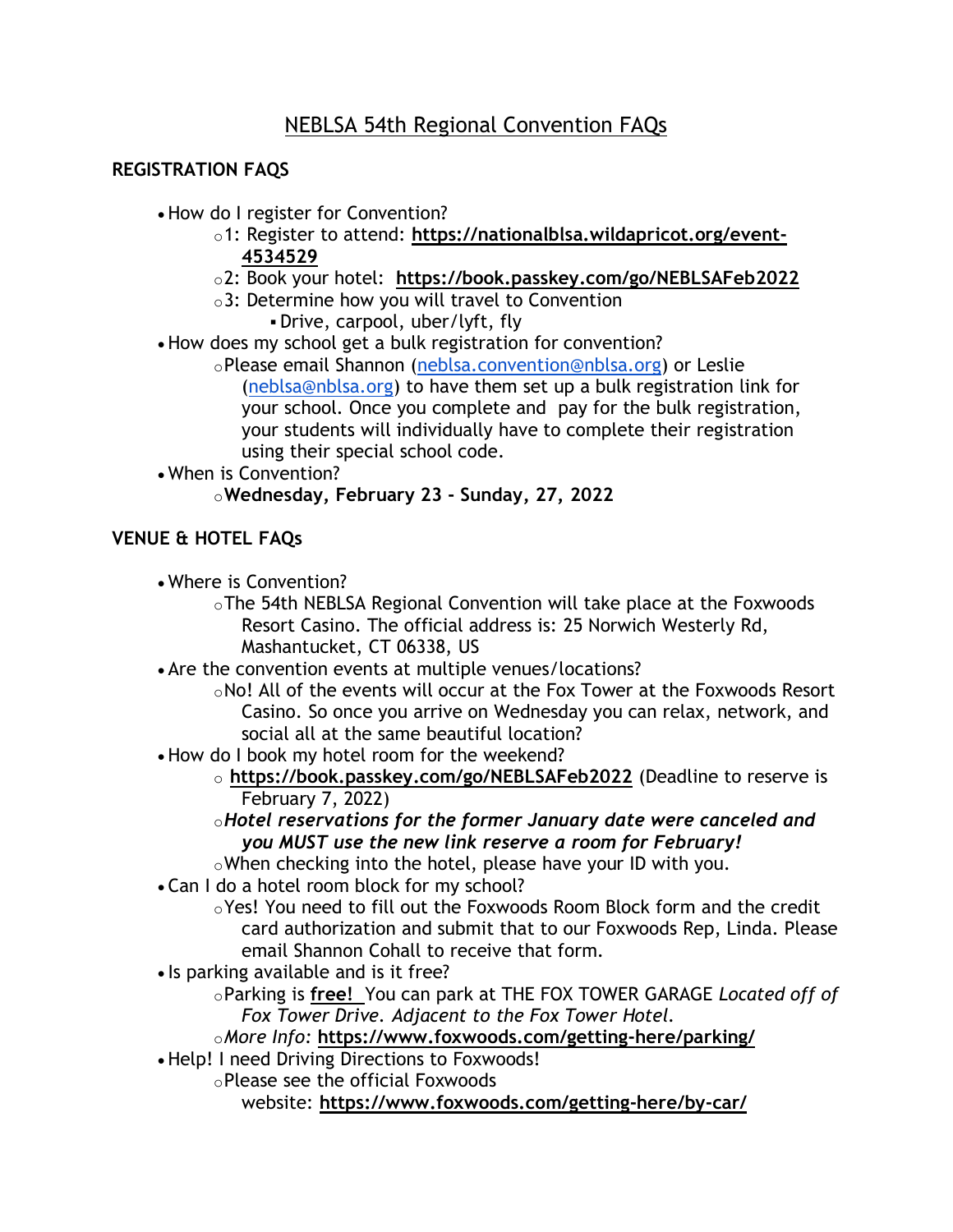### **SCHEDULE FAQs**

- Where can see the official Convention Schedule?
	- o There will be powerful panel discussions, networking opportunities, community service initiatives, mixers, awards gala, and so much more. Join us as we celebrate 54 years of service and achievements in the black community!
	- oPlease see the most up to date schedule on the NEBLSA website: **<https://www.neblsa.com/regionalconvention>**
	- oAt registration you will receive an official physical copy of the convention schedule.
- What is the dress code for convention?
	- $\circ$ Please note, our Convention is a professional event for our law students, attorneys, and sponsors, so dress to impress, you may be speaking to a future employer.
	- oDuring the workshops, business casual is appropriate.
	- $\circ$ During the Career Fair, business formal is appropriate.
	- oFor the Gala, the attire is Black tie (formal) and all Black (as in the color for the night). #BlackParade
	- $\circ$ IF you are taking the bus, please feel free to dress comfortably.
- What should I bring to convention?
	- oPlease make sure you bring whatever you may need in terms of toiletries, medicine, etc.
	- oWe recommend bringing a few copies of your resume and business cards.
	- $\circ$ Comfortable but appropriate walking shoes
- What are the COVID protocols?
	- oOur Convention will remain in-person. We will be creating a #NEBLSABubble for our convention. For the first few days of our convention, the hotel will only be open for our convention. We hope that this will further protect and ensure your safety. Our Covid Policy is also changing. We will now also require a **negative covid test** from all attendees taken within 72 hours of the convention. In other words, regardless of your vaccination status, you must have a negative covid test in order to attend the convention..

#### **COMPETITION /AWARDS FAQs**

• When are Chapter of the Year Applications Due?

 $\circ$ Chapter of the year Applications will now be due February 4,

2022. **[Attached](https://docs.google.com/forms/d/e/1FAIpQLScSBWVQbc2KCrK9oAelnwsG4IvmUq0mQBmlEebh4kxokW0bDg/viewform)** is the rubric for Chapter of the Year.

• When are Chapter of the Year Interviews?

 $\circ$ Chapter of the year interviews will be the following week from February 7-13, 2022. The Director of community service will be reaching out with more information.